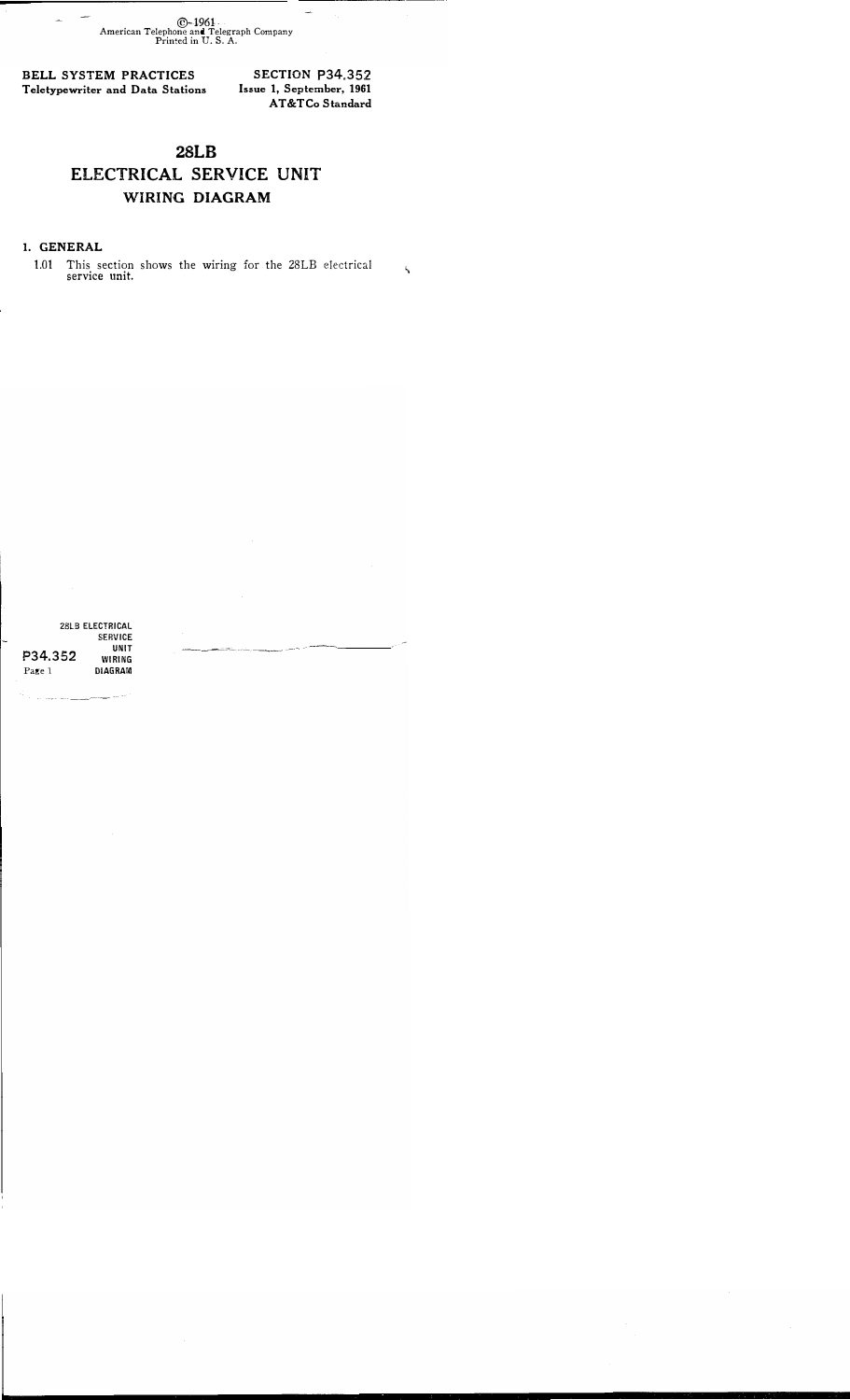

28LB Electrical Service Unit